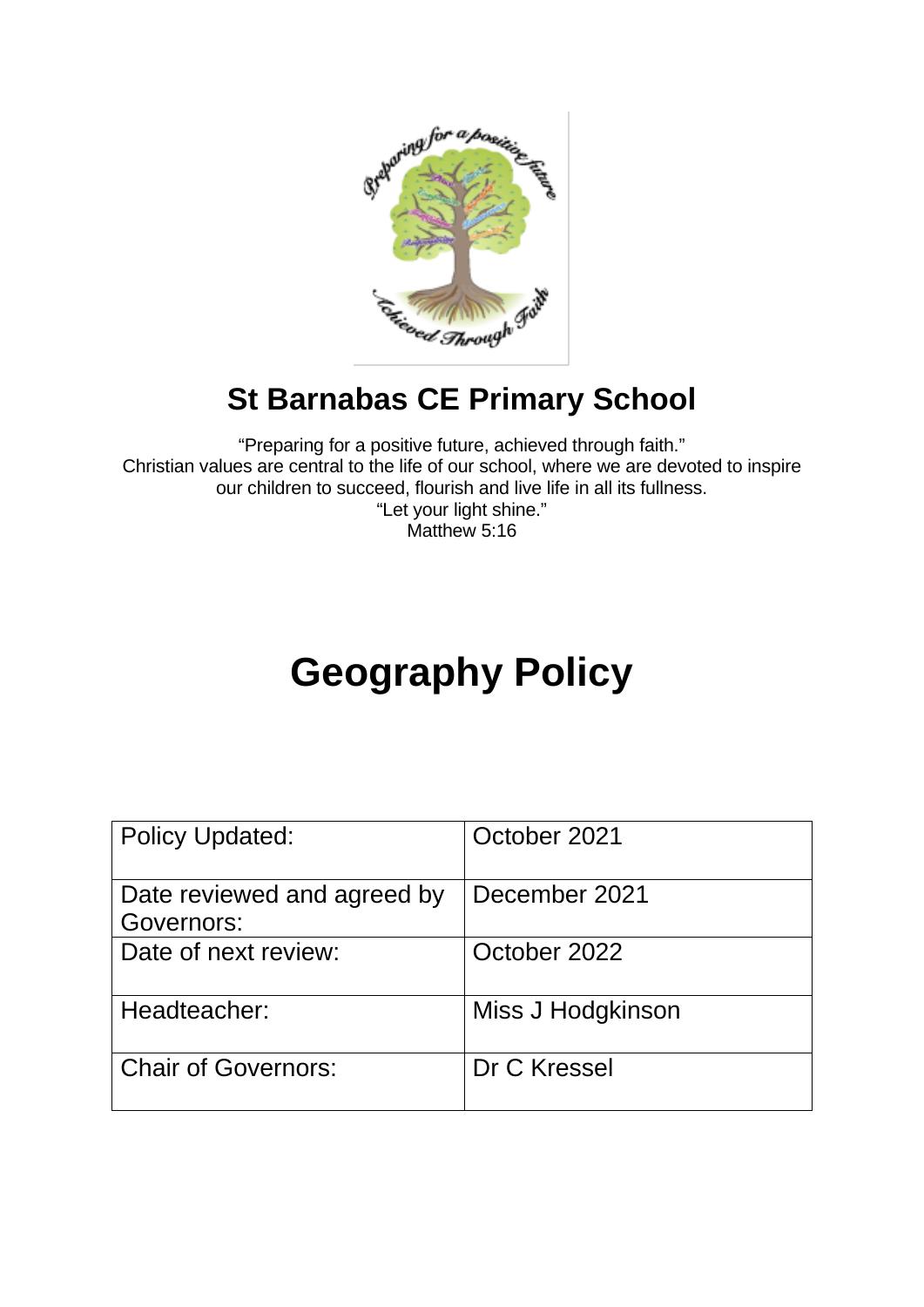**Our school policies reflect St Barnabas' commitment to an inclusive, creative and exciting curriculum, based around high quality teaching and learning.**

#### **PURPOSE OF STUDY**

Our high-quality geography education should inspire in pupils a curiosity and fascination about the world and its people that will remain with them for the rest of their lives. Teaching will equip pupils with knowledge about diverse places, people, resources and natural and human environments, together with a deep understanding of the Earth's key physical and human processes. As pupils progress, their growing knowledge about the world should help them to deepen their understanding of the interaction between physical and human processes, and of the formation and use of landscapes and environments. Geographical knowledge, understanding and skills provide the frameworks and approaches that explain how the Earth's features at different scales are shaped, interconnected and change over time.

At St Barnabas, we want to foster children's understanding of the world we live in, closely linking events and ideas to some of our Christian values of peace and compassion with others, justice for all, and looking at how significant people have let their light shine, as well as encouraging our children to let their own light shine.

#### **AIMS**

The national curriculum for geography aims to ensure that all pupils:

- develop contextual knowledge of the location of globally significant places both terrestrial and marine – including their defining physical and human characteristics and how these provide a geographical context for understanding the actions of processes
- understand the processes that give rise to key physical and human geographical features of the world, how these are interdependent and how they bring about spatial variation and change over time
- are competent in the geographical skills needed to:

- collect, analyse and communicate with a range of data gathered through experiences of fieldwork that deepen their understanding of geographical processes

- interpret a range of sources of geographical information, including maps, diagrams, globes, aerial photographs and Geographical Information Systems (GIS)

- communicate geographical information in a variety of ways, including through maps, numerical and quantitative skills and writing at length.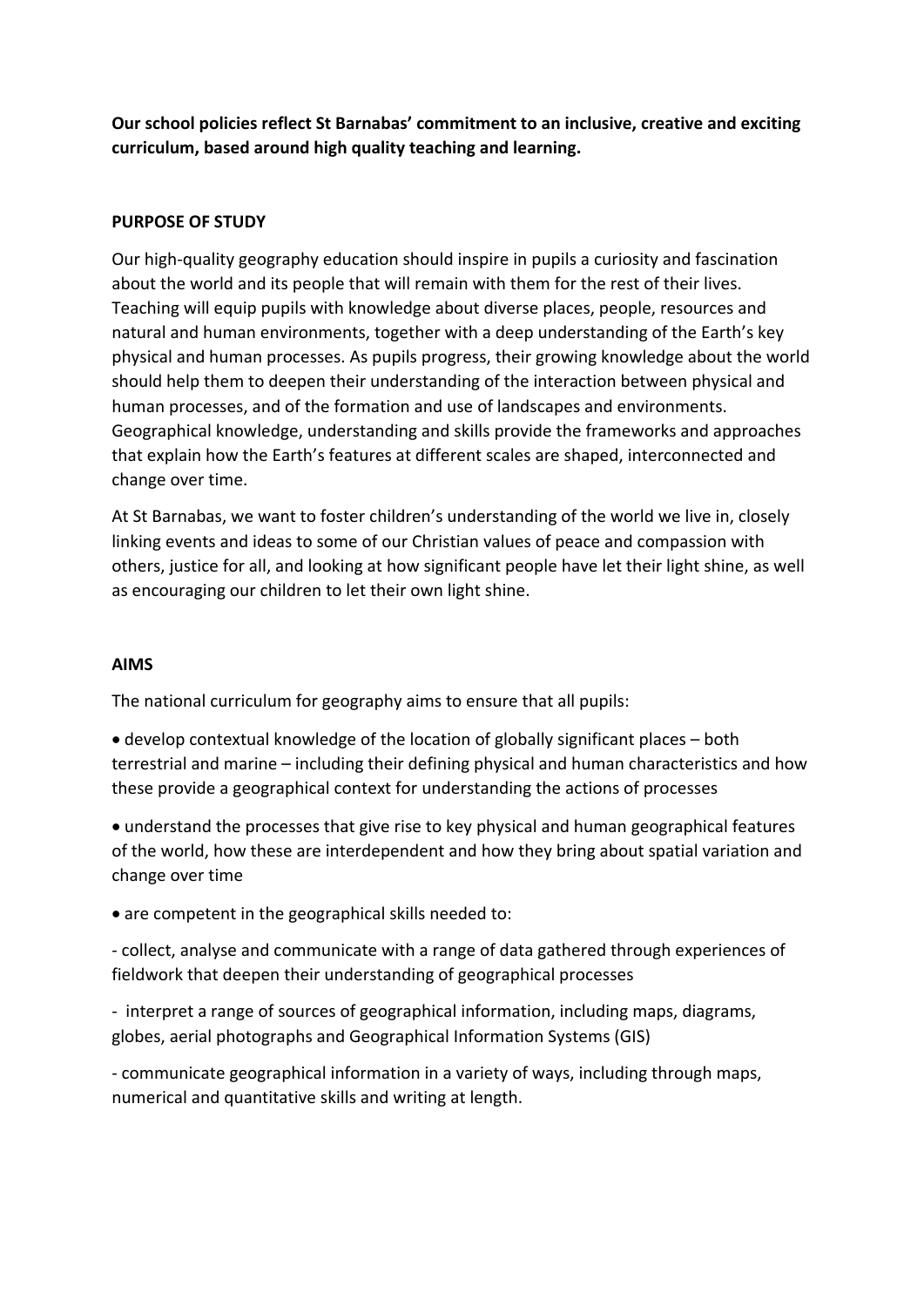### **CURRICULUM DEVELOPMENT**

The focus of our geography teaching is to focus on developing the following knowledge and skills:

- Understanding and building locational and place knowledge
- Understanding human and physical geography
- Using geographical skills and taking part in fieldwork
- Understanding and explaining Earth's features and how Earth has changed over time.

Children will apply these skills in a range of different context and, over time, develop a more sophisticated and in-depth understanding of each of the strands.

Teaching Geography at St Barnabas is taught through a rigorous programme, Curriculum Maestro, that has been well sequenced through carefully chosen topics, ensuring all National Curriculum objectives are met. In KS1, pupils are taught the following topics to ensure they achieve the above skills:

- Year 1 Bright lights & Big Cities focusing on London
- Year 2 Coastline focusing on Whitby beach, linking to a beach in our local area to allow the children to compare and contrast

In KS2, pupils are taught the following topics to ensure they also achieve the above skills:

- Year 3 Rocks, Relics and Rumbles focusing on the Earth's structure; volcanoes, tectonic plates
- Year 4 Misty Mountains, Winding River focusing on rivers and mountain ranges; processes that shape them and the land around them
- Year 5 Sow, Grow and Farm focusing on agriculture across the world; the land use and environmental areas
- Year 6 Frozen Kingdom focusing on North and South Poles; the environmental factors that change and shape the land

## **CROSS-CURRICULAR LINKS**

When and where appropriate, opportunities will be encouraged to promote historical learning across the curriculum. This could be through links with:

- Talk for Writing report writing, persuasive writing, speaking & listening, drama activities
- History locating countries within their topics
- Computing using research tools, using apps, word-processing
- Science animals, humans, plants
- Art landscapes